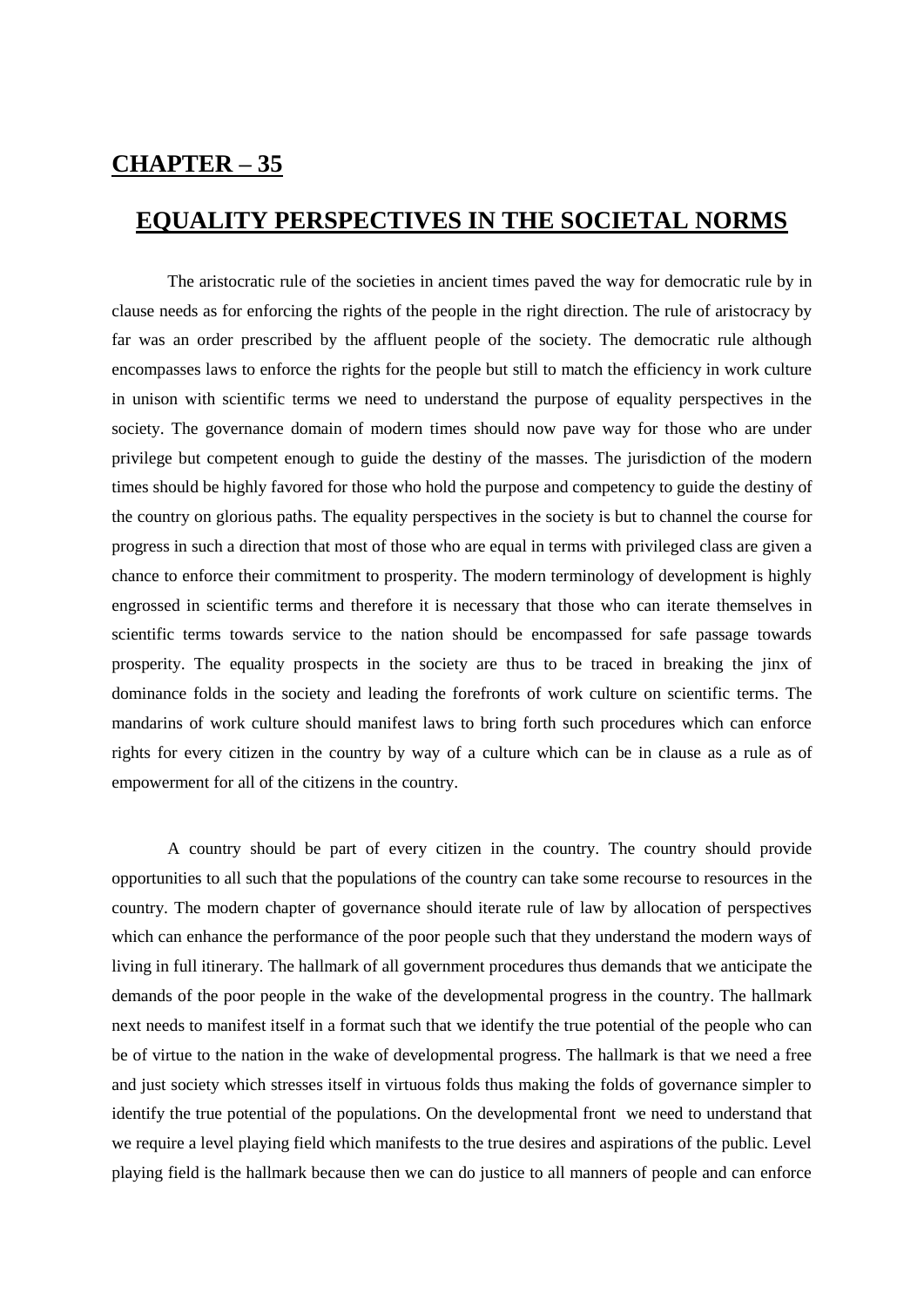laws which can be virtuous such that we define a compact chapter of equality prospects in the society. Equality prospects in the society will enhance the performance level of the developmental policies and will bring about tranquility in all the basics of governance.

The rule of law by dominance has been the part of aristocratic rule and it is still a warranted way of living in the democratic rule of law. The in clause benefits of equality prospects to all in the society thus can be enforced when dominance is dealt with governance lever by reiterating the rights of the people in various dimensions and perspectives such that developmental folds are an order prescribed on the scientific terminology for development. The scientific terminology of development is highly a replica of equality fold in the society for safe channeling of work culture while humanistic approach also demands that equality be practiced in the society. The scientific and humanistic terms are next explored to the maximum by science which manifests a work culture always in benefits to the humanity on grounds of welfare state policy. Thus science will manifest a culture which will make way for all of the people whether rich or poor but competent enough to guide the destiny of the populations. Equality is truly traceable in scientific terminology.

The order of dominance is the biggest obstacle in enforcing the rights of the people. The measure of success in quality prospects for the society is thus governance which paves the way for eradicating evils in the society and manifests a work culture to the true potential of the people. The nature of dominance is to curtail the free exercise of authority by the people thus governance should deal in such folds that we harness the true the potential of the populations. The divisions in the society on lines of religions, caste, race and class need to be dealt in such posture that we pave way for all those who can iterate themselves for service to humanity. The scientific terminology of modern times which is highly based in favor of technological development is a true mode of work culture which can stress the limits of discriminations to unseen forefronts. A uniform terminology is at our disposal and we can easily manifest the desires of those who want equality to serve their aptitudes.

We have been talking about common people how the equality prospects can be implemented for them. On the ground level we stress that developmental progress of the nation should direct the populations for gains to themselves such that we enforce an order which is duly complacent with modern ways of living. The demands on the resources for the poor people to withstand modern ways of living should thus be on anvils of policy makers. In clause benefits of equality prospects in the society is we achieve brotherhood which is the most effective force in guiding the course of development. The perpetual effect for channeling the course of development is feasible only when equality is sought to be practiced in the society such that we make way for achievers as a continuous endeavor. The inherent nature of work ethics is that there is equality in monetary folds in all trades to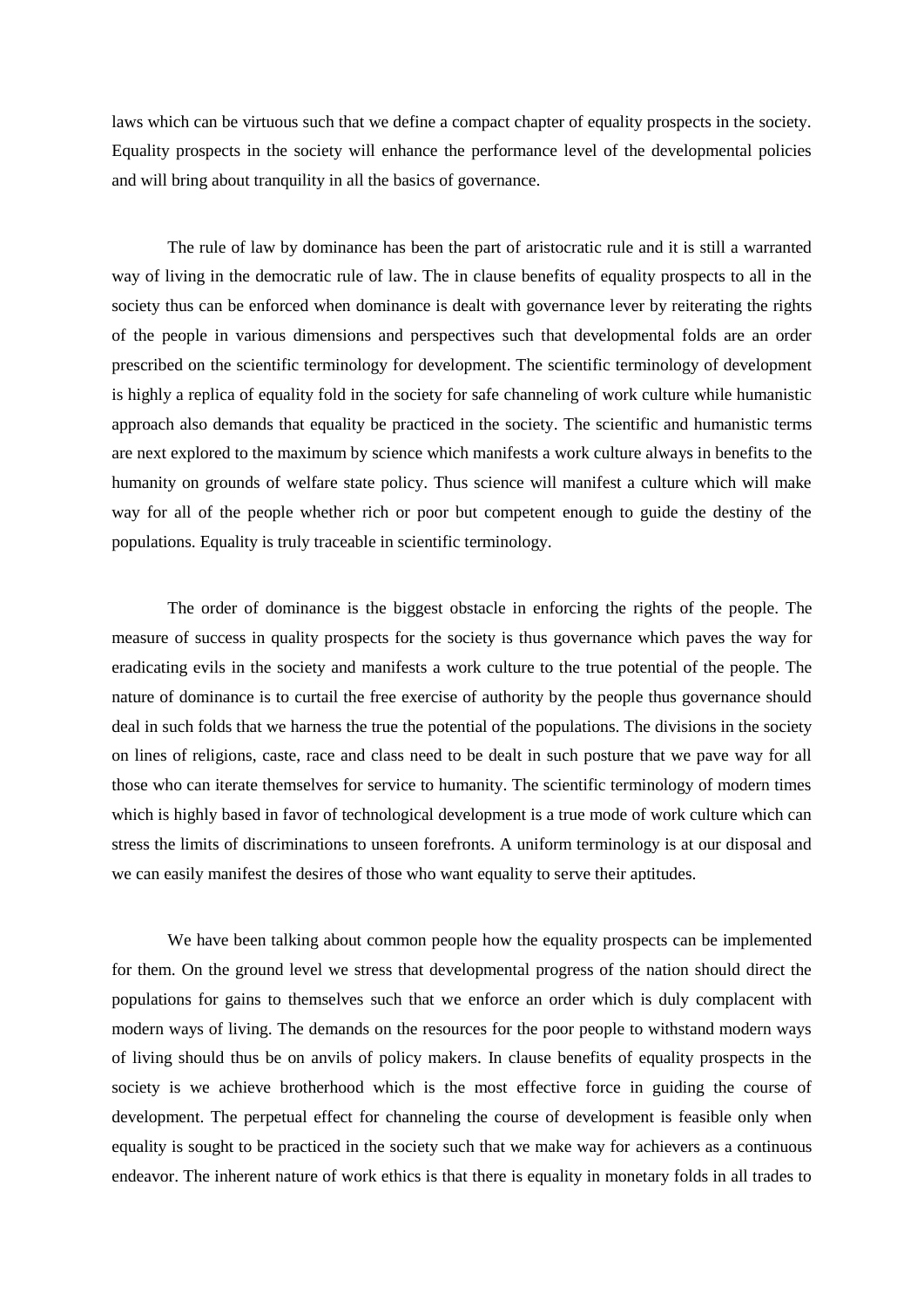a much greater extent and henceforth what is required of governance is to strengthen the folds of rules to make way for strong case for equality prospects in the society. Taxing system is a good virtuous way to achieve equality in developmental folds.

The nature of all trades is such that they try to exploit the monetary power of the people of the country for gains to themselves. Under this clout the gains to trades can be brought under the cover of taxing system such that we in clause equality folds for all of the trades. The purpose of taxing system is to generate such folds in the society that they channel the recourses for development and at the same time pave way for taxes to the exchequer which will enhance the performance of the poor people. Thus the poor of the country should be vigilant to the developmental status in the country such that they accrue gains to their folds which will help them to understand the philosophy of governance to a much greater extent. Equality is virtuous in governance such that it removes the irregularities on various fronts such that stable folds in livings are generated for the society. Equality prospects are to be traced in various perspectives firstly we make a case for gross equality terminology secondly we talk of equality on individual basis and thirdly equality folds are traced in the world order if the perspectives of growth can sustain the potential of growth in the nation.

Equality folds are talked about in gross terms in such perspectives that we in clause an integral order in livings which can withstand modern ways of livings. The modern culture should manifest itself in such postures that poor of the country anticipates the order in livings to its liking and certifies the workouts as beneficial for whole of the humanity. The modern culture should certify the order in livings in the utility of the processes and at the same time make a beneficial case of returns from the processes such that we serve the financial needs of the individuals thus pay to government exchequer in the form of taxes for uplifting the poor. Equality in gross terms is thus to be located in the social systems of the nation such that all classes of the people make a beneficial case of returns from the developmental processes. The field of development is widely recognizable to a wide range of people is to be made sure by allocating resources to the people who lack on developmental front despite full endeavor to make pace with modern ways of living. The prospects of development are not biased in favor of the rich only is to be iterated by channeling a course of developmental strategy in quality terms which is a true manifestation of the welfare state policy. Channels of work culture should uphold the sanctity of work ethics in modern scenario such that we make a fruitful case for all of the populations in modern ways of living. Thus we talk of equality folds or strategic policies of equanimity which can bring about complacent work culture in the country.

The prospects of equality are to be traced in the individual domains such that we make a perfect case of justice for all. The equality fold in the individual domain is to be fabricated in such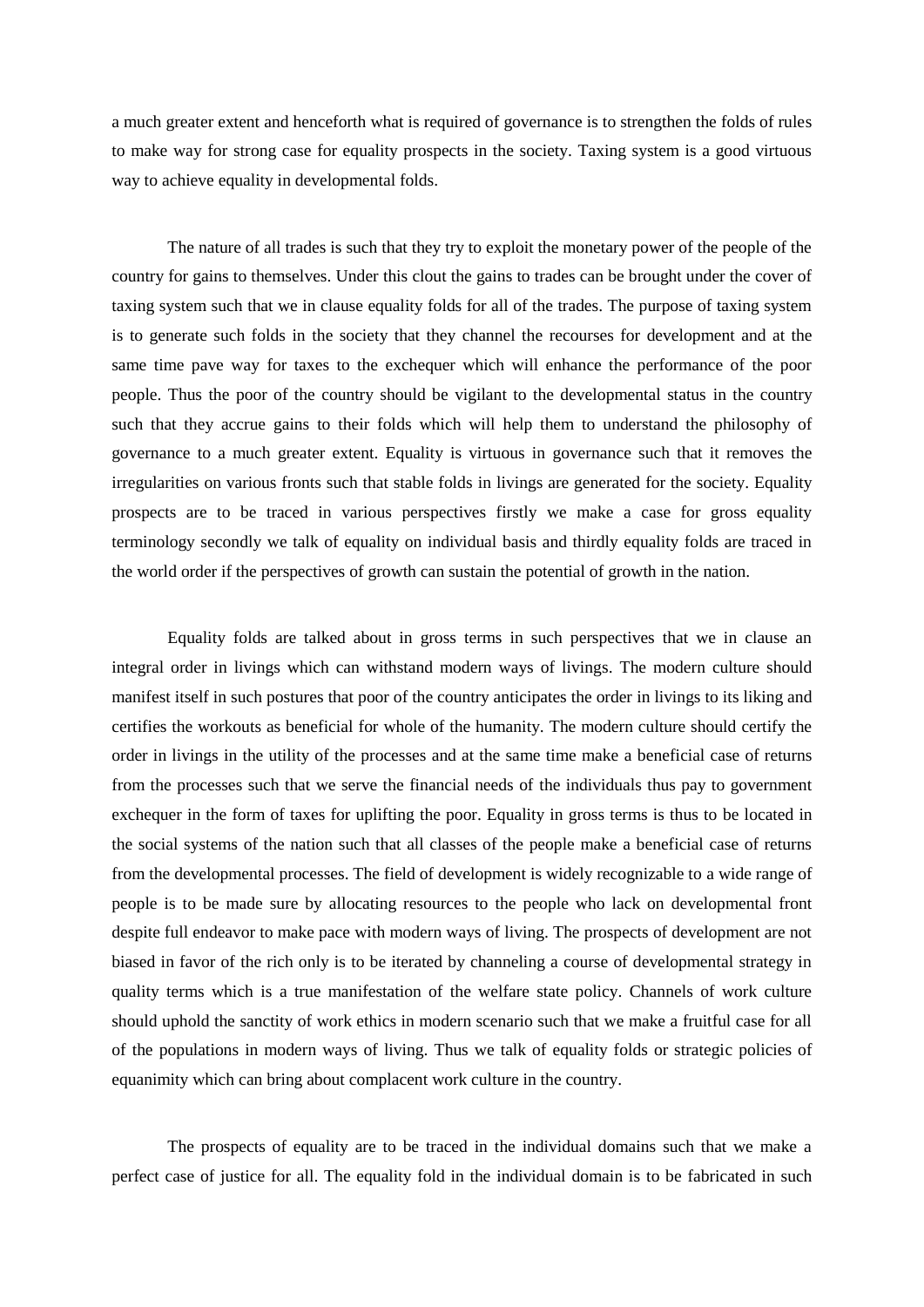perspectives that society which upholds the sanctity of various developmental processes such that the person who is justifiably suitable to the work culture is aptly located for virtuousness. The order of living should be there should be equal opportunity for all and they should be graded with equality for status under law such that we make a perfect case of justice for all. The process of equality prospects on an individual basis are thus to be located in channeling a work culture which does not discriminate for persons and values the rights of every citizen as of paramount importance thus keeps the folds of law open for all class of people. The service sector should ensure equal opportunity to all its candidates for getting recruited to services and general people should value the status of all persons on an equal basis for in clause justice under the law of the nation.

The third proposition of equality is to be traced in international developmental prospects. The growth of a particular nation may cross borders of achievements which are not easily into the anvils of other nations and thus the growth of latter nation is jeopardized to great extent such that it cannot participate in the international arena. One nation leading highly on developmental front should pave way for other nation to stand on the terms of developed nation such that we make a perfect case for development with an integral approach for all modes of development. The processes thus should yield in such a fashion that uniformity in developmental approach in the entire gamut of nations is within prescribed norms and values of the nation. Equality folds in international terms are thus to be located into adopting those virtues which can manifest virtuous living for the people on lines of the world order and at the same time serves the developmental needs of the international order with benefits to the nations. Equality folds thus should be prescribed for all of the nations to the nature of trades in their country such that we make a case for virtues in international terms of the domestic modes of productions. We should value international development as virtuous for all of the countries such that all of the nations get recognition of their values in the international trade. This is the discourse of equality that uniformity in the adoption of work culture in the countries should be highly specific to the demands of development in the world. The virtuous folds are a two way process of exchange and is the whole exercise to be adopted in the course of equality prospects to the nation.

The quality perspectives in the society are a tough task and can be achieved only when the roots of the social system are very strong. Persons should try to achieve excellent work aptitude in their field of work such that they can enroll more people to their kitty which as such will help in extension of trades and help in garnering mass support for their cause. The support for their cause along with increased trade will help the persons to achieve equality in their field of work. In the absence of quality outlook to the business streams all work culture will be of subsistence level and will not in clause people to suffice their cause thus equality cannot be achieved. The persons should try to achieve equality folds of various types in the society such as same education level, same amount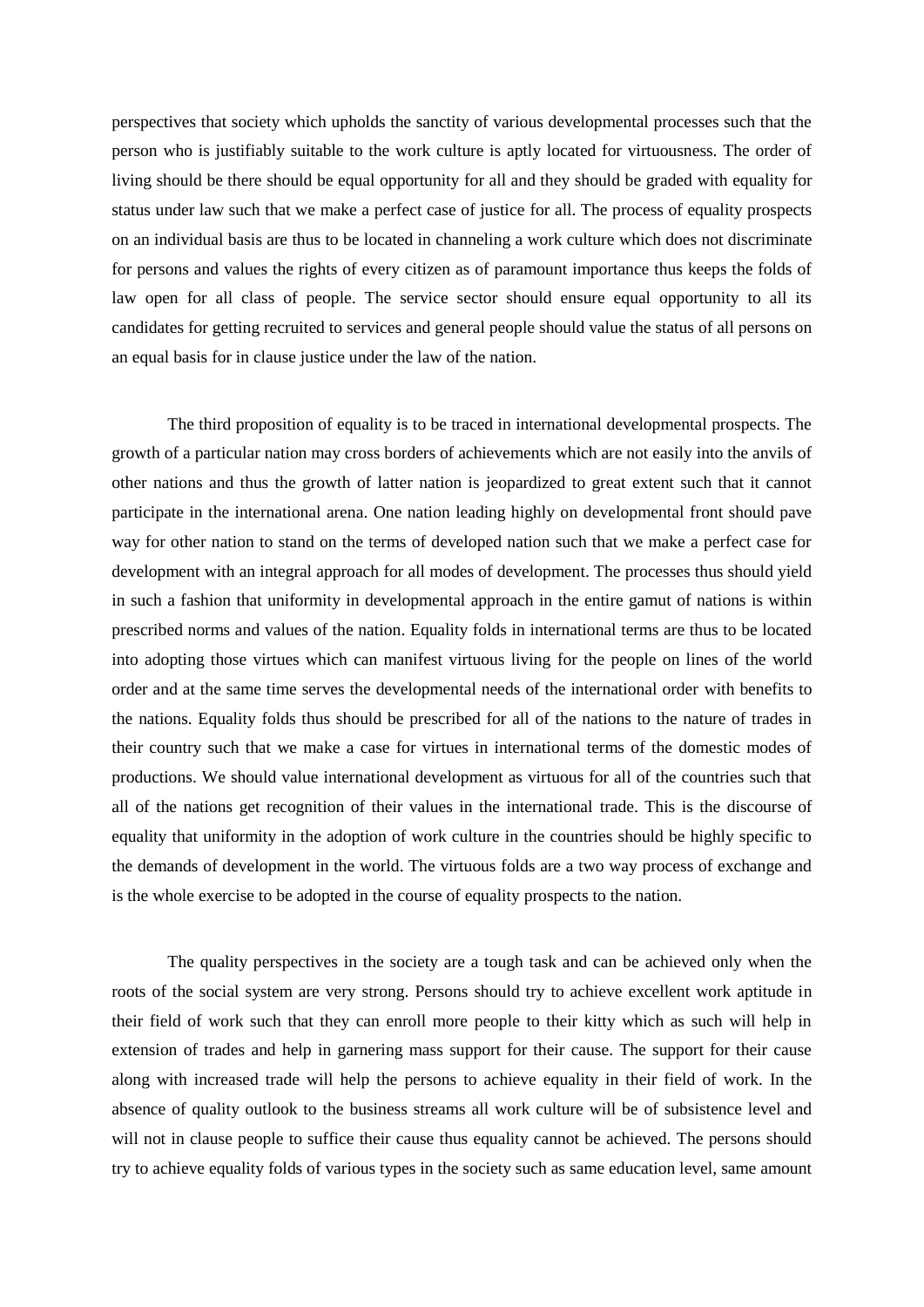of expertise with the persons, similar life prospects for same work input etc. By following on such procedures and deliberating the cause of their field in the public there can be wide recognition of their aptitude in work ethics which as such will help in removing inequality in the society.

Taxes are a way of financial culture to produce a social creature for the society. By far the products which are costly in the markets are sold in small quantities while the products which are cheaper as compared to other products are in clause with high quantities of sale. The role of taxes can be viewed as removing irregularities on the economic front by imposition of taxes such that products of wide sale are taxed while products of meager sales are also taxed in such a way that equality is achieve in all of the trades to a wider extent. Taxing system is always such that people who earn more are made to pay more taxes while people who earn less are made to pay marginal taxes for the purpose of achieving equality in the society.

Prescriptions for achieving equality in the society are not easily on anvil of the policy makers. The purpose for achieving equality should be permanent in nature and should extend to long ranges of time can be manifested only when the concerned affluent populations make a strong case for approval and certification from the people of the country. The certification from the people will in clause only when the affluent populations make a strong case with authentic efforts such that their values are widely accepted by the public. The in clause benefits will percolate to the underprivileged only when there is concrete base for recognition in the forefronts of value culture. Thus the entrenched benefits to achieve equality will be located in the government functioning which makes way for poor people to rise in the society by policy making and at the same time leads the societal folds of development by virtuous grounds such that most of the populations are practicing value culture for their uplifting. The grounds of equality should be located into permanent ventures such that all of the populations realize the forefronts of virtues which always manifest in permanent work culture.

We cannot make a case for equality directly by measures of force and advocating same monetary rights for all of the populations. We need to understand that firstly we should make for virtues which will in clause permanency in work culture otherwise the advocacy of equality without prescriptions of virtues will hurt the sentiments of the society and will affect the volumes of trades to a much greater extent. The natural equality among people is true to a greater extent. We need but to extend our effort in making the forefronts of development more uniform by equality provisions. The lesson for equality provisions in life is that we need to manifest equality by virtuous folds and making the forefronts of livings fully commensurate with prescriptions of values for the society. When the forefronts of society will be guided by virtuous living then the society will acknowledge the cause of virtues in the society and the developmental forefronts can then be guided on channels of equality